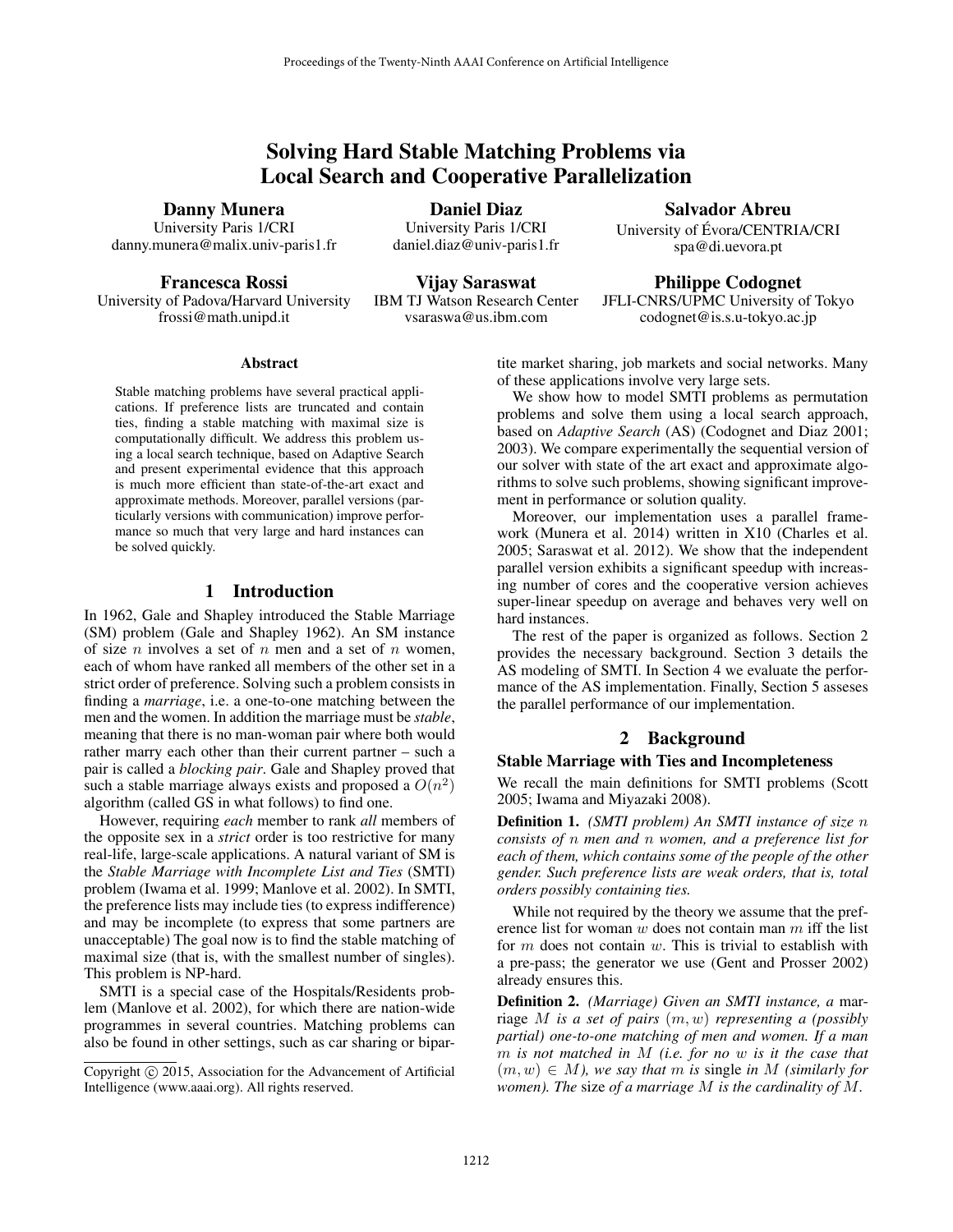With the introduction of ties in the preference lists, three different notions of stability may be used (Irving 1994; Manlove et al. 2002; Iwama and Miyazaki 2008). As we only consider *weak stability* (the most challenging), we simply call it stability. We define *blocking pair* in this context:

Definition 3. *(Blocking Pair) In a marriage* M*,* (m, w) *is a* Blocking Pair *(BP) iff (a)* m *and* w *accept each other and (b)* m *is either single in* M *or strictly prefers* w *to his current wife, and (c)* w *is either single in* M *or strictly prefers* m *to her current husband.*

### Definition 4. *(Stable marriage) Given an SMTI problem instance, a marriage* M *is stable iff it has no blocking pairs.*

A (weakly) stable marriage always exists and can be found with variants of the GS algorithm. Since any given SMTI instance may have stable matchings of different sizes, a natural requirement is to find those of maximum cardinality. This optimization problem (called MAX-SMTI) has many real-life applications (Iwama and Miyazaki 2008; Manlove et al. 2002) and has attracted a lot of research in recent years. The MAX-SMTI problem has been shown to be NP-hard, even for very restricted cases (e.g. only men declare ties, ties are of length two, the whole list is a tie) (Iwama et al. 1999; Manlove et al. 2002). For brevity, in the rest of this article we refer to MAX-SMTI as SMTI.

SMTI algorithms Finding efficient algorithms to solve SMTI has been an active field of research for several years, driven by its applications. SMTI has been shown to be APXhard (Halldórsson et al. 2003) and most of the recent research focuses on designing efficient *approximation algorithms*, i.e. algorithms running in polynomial time yet able to guarantee solutions within a constant factor of the optimum (Király 2011). Currently, the best algorithms are  $3/2$ approximation algorithms (McDermid 2009; Király 2013; Paluch 2014). An r-approximation algorithm always finds a stable matching M with  $|M| \geq |M_{opt}|/r$  where  $M_{opt}$  is a stable marriage of maximum size. SMTI cannot be approximated within a factor 21/19 and probably not within a factor of 4/3 either (Halldórsson et al. 2007). These algorithms only find one solution for a given problem, while it is often useful to provide multiple (quasi-)optimal solutions.

Constraint Programming (CP) can be used to solve SMTIs. While there are some efforts to solve SM problems (Gent et al. 2001), including the introduction of new global constraints to achieve efficient consistency (Unsworth and Prosser 2013; Manlove et al. 2007), few papers are devoted to the MAX-SMTI variant. The reference paper (Gent and Prosser 2002) is more a study of the properties of SMTI problems of limited size (i.e.  $n \leq 60$ ) than a search for efficient encodings to solve SMTI using CP.

Surprisingly, SAT solvers have not been extensively used for SMTI. The work by Gent (Gent et al. 2002) proposes a SAT encoding for SMTI and uses the Chaff solver for its evaluation. Linear programming (Roth, Rothblum, and Vande Vate 1993; Vande Vate 1989) and integer programming (Kwanashie and Manlove 2013) have been also studied for variants of SM like the Hospitals/Residents problem. Recently, Local Search has been successfully applied to SMTI.

In (Gelain et al. 2013), the authors propose LTIU, a local search algorithm with very good performance. Comparisons with some of these papers are in Section 4.

# The Adaptive Search method

Adaptive Search (AS) was proposed in (Codognet and Diaz 2001) as a generic, domain-independent, constraint-based local search method. This meta-heuristic takes advantage of the model of the problem in terms of constraints and variables in order to guide the search more precisely than a single global cost function. AS starts from a random assignment of the variables (i.e. a *configuration*) and, iteratively, tries to improve it, modifying one variable at a time until a solution is found. To this end AS:

- Needs to model the constraints with heuristic functions that compute an approximate degree of satisfaction of the goals (the current *error* on the constraint);
- Combines these errors to compute the global cost of a configuration;
- For each variable, aggregates the errors of constraints in which it occurs, and repairs the *worst* variable (highest error) with the most promising value;
- maintains a short-term memory (e.g. *tabu list*) of recently modified variables which led to local minima, together with a reset mechanism (i.e. *iterative local search*).

AS has shown good performance on combinatorial problems such as classical CSPs, and the Costas Array Problem (Caniou et al. 2014).

# 3 An Adaptive Search Model for SMTI

We model SMTI in AS as a permutation problem: the sequence of  $n(X_1 \ldots X_n)$  takes on as values permutations of the values  $1 \ldots n$  (implementing an all-different constraint).  $X_i = j$  is interpreted as either  $(m_i, w_j) \in M$ , or  $m_i$  is single if  $w_j$  is not on its preference list. Note this interpretation remains valid when the values of any two variables are swapped (this is how value assignment is implemented in permutation problems).

To improve stability of a marriage, we must remove blocking pairs (BPs). Some BPs may be useless in that fixing them does not improve things since the man involved remains part of another BP. We thus focus on the socalled *undominated blocking pairs* (Klijn and Massó 2003; Gelain et al. 2013).

Definition 5. *(Dominated blocking pair) BP* (m, w) *dominates BP*  $(m, w')$  *iff* m *prefers* w to w'.

Definition 6. *(Undominated blocking pair) BP* (m, w) *is undominated iff there is no other BP dominating* (m, w)*.*

These definitions are from the men's point of view: equivalent ones exist for women. From an implementation perspective, finding the undominated BP of a man  $m$  amounts to consider each woman  $w$  in his preference list in descending order of preference, stopping at the first BP encountered:  $(m, w)$  is then an undominated BP. In the following we only consider *undominated* BPs, which we simply call BPs.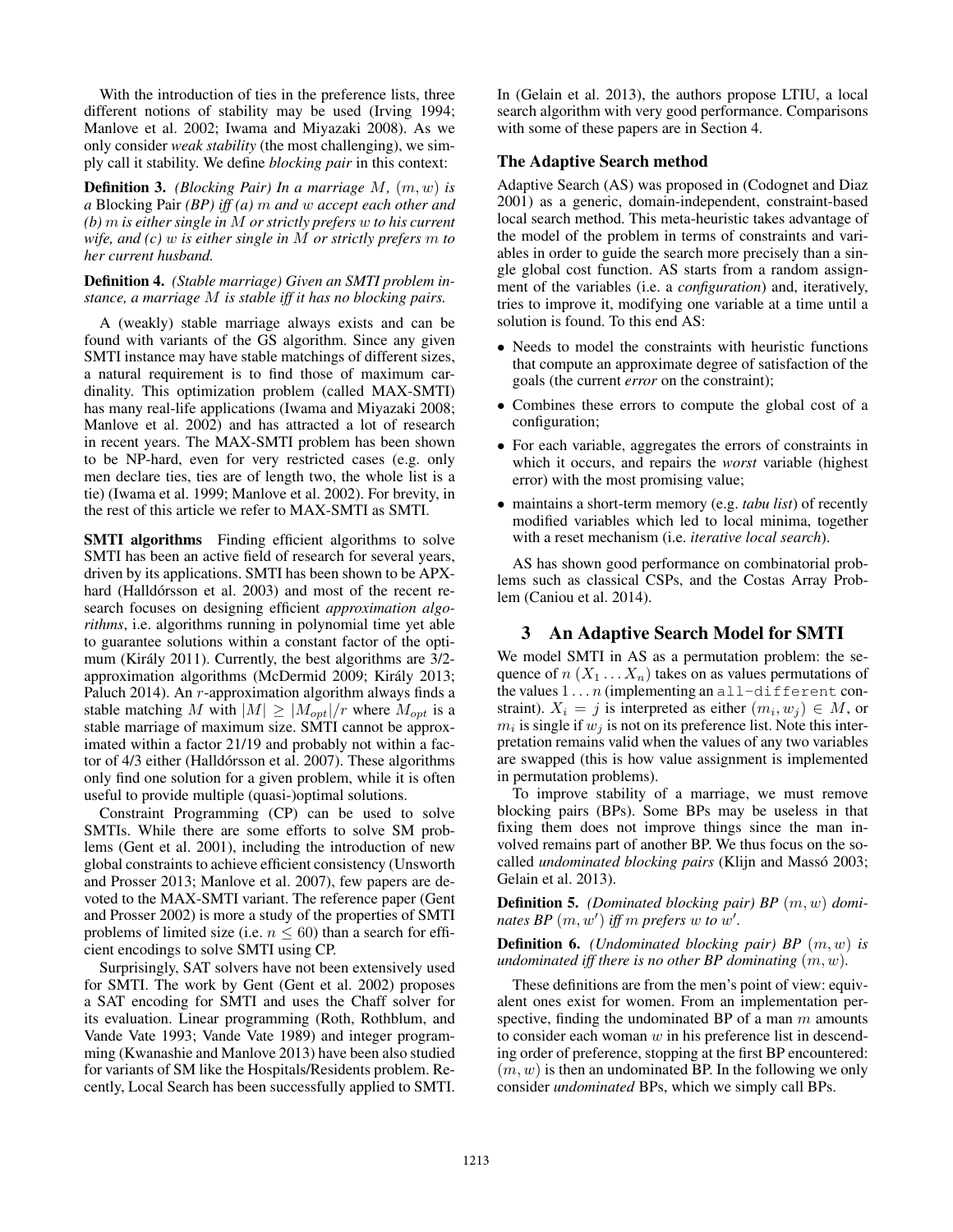The cost function of a marriage measures both its stability (number of BPs) and its quality (number of singles). Hence:  $cost(M) = \#BP(M) \times n + \#Singles(M)$ , where  $\#BP(M)$  is the number of BPs in M, and  $\#Singles(M)$  is the number of singles in  $M$ . The number of BPs is weighted with  $n$  to prioritize stable marriages over marriages with fewer singles. A marriage M is stable iff  $cost(M) < n$ , and *perfect* iff  $cost(M) = 0$ . AS stops as soon as the cost function reaches 0 or when a given time limit is hit, in which case it returns the best marriage found so far.

We define  $R(w, m)$  as the *rank* of m in the preference list of w, ranging over 1.. $(n+1)$ , with  $i < j$  implying w prefers (man with rank) i to (man with rank) j, and  $R(w, m) = n+1$ iff m is not in the preference list of w. Suppose  $(m, w)$  and  $(m', w') \in M$  form a BP  $(m, w')$ , then the error for  $X_m$  $(\text{in } M)$  is  $R(w', m') - R(w', m)$ . Thus, the further the assigned man is from the BP, the larger the error. Algorithm 1 has details – it is worth pointing out that when  $w'$  is single in M, the returned score could be  $R(w', m')$ ; this often over-estimates the importance of this case and we have empirically found that 1 is a better choice. Note that the actual implementation does some straightforward pre-computation to avoid the linear cost of recomputing  $R(w, m)$ .

Algorithm 1 Function to compute BP error

**Input:**  $(m', w') \in M$  and a man m who prefers w' to his partner **Output:** if  $(m, w')$  is a BP, return an error  $> 0$  else return 0 1: function  $BP\_ERROR(m', w', m)$ 2:  $rank M' \leftarrow R(w', m')$ )  $\triangleright$  rank of current partner of  $w'$ 3:  $rank M \leftarrow R(w')$  $(m)$   $\triangleright$  rank of m in pref. list of w' 4: **if**  $rank M = n + 1$  **then**<br>5: **return** 0  $\triangleright m$  not  $\triangleright$  m  $\notin$  pref. list of w' 5: **return** 0  $\triangleright$  m not a valid partner for w': not a BP 6: **end if**  $7:$  **if**  $ran$ if  $rank M' = n + 1$  then  $8:$  return  $1$ is single  $(m'$  is not in her list) : BP 9: end if  $\triangleright$  using the pref. list of w', the error is the difference between the rank of her partner  $m'$  and proposed man  $m$ 10: return  $max(0, rankM' - rankM)$ 11: end function

At each iteration, AS selects the "worst" variable from the current marriage  $M$  to improve it. If several variables have the same error, AS randomly picks one. AS then fixes the culprit by swapping  $X_m$  and  $X_{m'}$ . In short, AS considers all BPs, chooses the variable corresponding to the worst one, fixes it by moving to a new configuration and re-evaluates the cost of the resulting marriage. This heuristic avoids the cost of fixing all BPs, one by one.

Since both the evaluation of the cost function and the evaluation of variable errors require the computation of the blocking pairs, when the cost function is evaluated, the error on variables can also be computed and tabled for later use. This is shown in Algorithm 2.

In most cases, the resulting marriage improves on the current one and AS continues iteratively. When this is not the case, AS has reached a minimum (global or local). As AS has no way of knowing when the optimum has been reached (except when the cost is 0) it handles both cases similarly

#### Algorithm 2 Function to evaluate a marriage

| <b>Input:</b> $M$ the marriage to evaluate                                          |  |  |
|-------------------------------------------------------------------------------------|--|--|
| <b>Output:</b> the global cost and error on variables                               |  |  |
| 1: function COST_OF_MARRIAGE $(M)$                                                  |  |  |
| 2:<br>$nSingles \leftarrow 0$                                                       |  |  |
| 3:<br>for $m \leftarrow 1$ to n do                                                  |  |  |
| 4:<br>$w \leftarrow X_m$<br>$\triangleright$ $(m, w) \in M$ or m is single          |  |  |
| 5:<br>$rankW \leftarrow R(m, w)$ $\triangleright$ rank of w in pref. list of m      |  |  |
| 6:<br>if $rankW = n + 1$ then<br>$\triangleright$ m is single                       |  |  |
| 7:<br>$nSingles \leftarrow nSingles + 1$                                            |  |  |
| 8:<br>end if                                                                        |  |  |
| <b>for</b> all $w' \in$ pref list of m with rank $\langle \text{rank} W \rangle$ do |  |  |
| let $(m', w') \in M \ge m'$ is the partner of w' in M<br>10:                        |  |  |
| $\triangleright$ check if $(m, w')$ forms a BP                                      |  |  |
| $error_m \leftarrow \text{BP\_ERROR}(m', w', m)$<br>11:                             |  |  |
| 12:<br>if $error_m > 0$ then                                                        |  |  |
| 13:<br>$\#BP \leftarrow \#BP + 1$                                                   |  |  |
| 14:<br><b>break</b> $\triangleright$ only consider undominated BP                   |  |  |
| end if<br>15:                                                                       |  |  |
| 16:<br>end for                                                                      |  |  |
| end for<br>17:                                                                      |  |  |
| <b>return</b> $\#BP \times n + nS$<br>18:                                           |  |  |
| 19: end function                                                                    |  |  |

trying to escape the minimum. To this end, AS relies on a Tabu list to prohibit the use of recent culprit variables. When the list becomes too large, AS invokes a *reset procedure* to alter the current configuration. The Tabu mechanism is not used for SMTI: as soon as a local minimum is reached a customized reset procedure is invoked which basically tries to fix the 2 worst BPs and/or to assign a woman to a single man, as detailed in Algorithm 3. This procedure is stochastic; it takes a probability p to *also* fix the second worst variable: good results are obtained with a high probability, e.g.  $p \simeq 0.98$ . This procedure turns out to be very effective: while preserving most of the configuration (no more than 2 swaps are performed), it enables AS to escape all local minima and reach very good solutions.

| Algorithm 3 Reset procedure to escape local minima                      |                                     |  |
|-------------------------------------------------------------------------|-------------------------------------|--|
| <b>Input:</b> $M$ the marriage currently trapped in a local minimum and |                                     |  |
| $p$ the probability to also fix the second worst variable               |                                     |  |
| <b>Output:</b> $M$ the perturbed marriage to escape the local minimum   |                                     |  |
| 1: <b>procedure</b> RESET $(M, p)$                                      |                                     |  |
| if $\#BP(M) \geq 1$ then<br>2:                                          |                                     |  |
| fix the worst variable<br>3:                                            | $\triangleright$ ie. 1 swap         |  |
| 4:<br><b>if</b> $\#BP(M) \geq 2$ and with a probability p <b>then</b>   |                                     |  |
| 5:<br>fix the second worst variable                                     | $\triangleright$ ie. 1 swap         |  |
| 6:<br>return                                                            | $\triangleright$ exit the procedure |  |
| 7:<br>end if                                                            |                                     |  |
| 8:<br>end if                                                            |                                     |  |
| 9:<br>if $nSingles(M) > 1$ then                                         |                                     |  |
| 10:<br>randomly select a single man                                     |                                     |  |
| 11:<br>and assign him a random woman                                    | $\triangleright$ ie. 1 swap         |  |
| 12:<br>else                                                             |                                     |  |
| 13:<br>randomly swap 2 variables                                        | $\triangleright$ ie. 1 swap         |  |
| 14:<br>end if                                                           |                                     |  |
| 15: end procedure                                                       |                                     |  |
|                                                                         |                                     |  |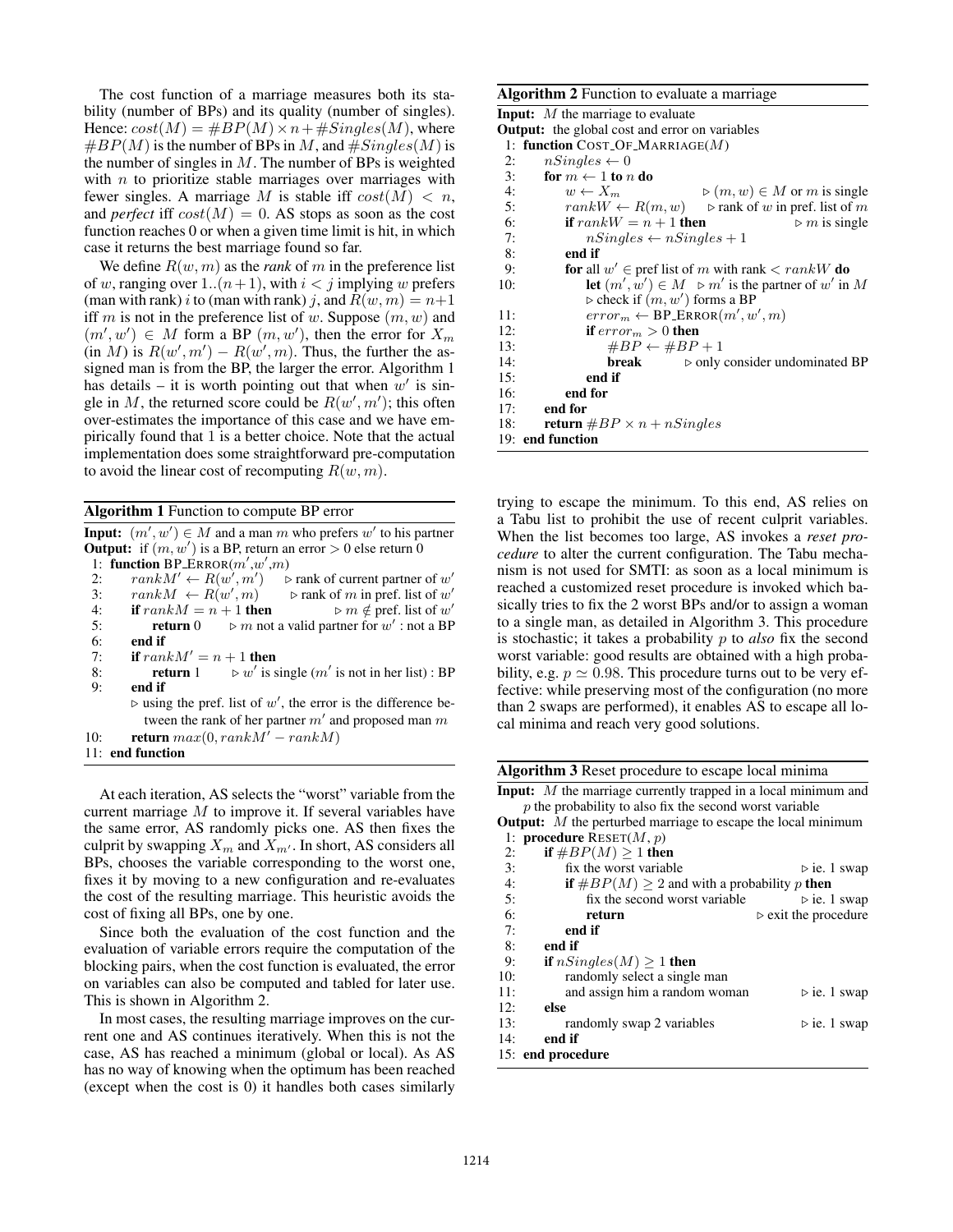# 4 Performance Evaluation

In this section, we compare our AS modeling of SMTI problems to other approaches, both from the point of view of performance and that of solution quality, i.e. size of a marriage. This evaluation is important for two main reasons: first, it assesses whether AS is a useful approach to tackle SMTI problems. Since (Gelain et al. 2013) it has been known that local search is a viable way to solve SMTI problems, we will show that AS improves on that. Second, the comparison demonstrates the quality of the sequential implementation, which is important when evaluating the performance of the parallel version, relative to the sequential one.<sup>1</sup>

To this end, we used an X10 implementation of AS, further discussed in Section 5, running sequentially on an AMD Opteron 6376 clocked at 2.3 GHz, i.e. using only one core.

**Problem Set** For the evaluation, we used the random problem generator described in (Gent and Prosser 2002) which takes three parameters: the size  $(n)$ , the probability of incompleteness  $(p1)$  and the probability of ties  $(p2)$ . We generated problems of size  $n = 100$ , with p1 ranging over [0.1, 0.9] and  $p2$  over [0, 1], with step 0.1. For each  $(p1, p2)$ pair, we solved 100 instances and averaged the results.

#### Comparison with Local Search

We first consider the Local Search method LTIU of (Gelain et al. 2013). We ran the AS implementation on the test benchmark, in the same conditions as the LTIU paper: using the same problem generator, solving each instance once, with a limit of 50 000 iterations and using only 1 core.



Figure 1: AS vs. LTIU - quality of solutions.

Figure 1 compares the quality of solutions. The percentage of perfect stable marriages found is slightly better for AS. Moreover, AS does not suffer from the LTIU's dramatic performance loss when  $p2 = 1$ .

Figure 2 compares execution times. The AS implementation is much faster (thus the log Y scale): the LTIU method averages over 30*s* on a similar machine (Gelain et al. 2010) while AS is two orders of magnitude faster. When  $p2$  increases, the lead extends even further.

### Comparison with Approximation Algorithms

We compared AS against McDermid's method (MD) (Mc-Dermid 2009), a very efficient 3/2-approximation algorithm,



Figure 2: AS vs. LTIU - execution time.

as implemented in (Podhradsky 2010). For MD also, and for each  $(p1, p2)$  pair, we ran the same 100 instances once, averaging the execution time.



Figure 3: AS vs. MD - quality of solutions.



Figure 4: AS vs. MD - execution time.

Figure 3 compares the quality of solutions. The percentage of perfect stable marriages found by the AS algorithm is considerably higher than those found by MD, in particular using a probability of ties  $p2 \in [0.1..0.7]$ .

Figure 4 compares the execution times, as a 3D chart. In many cases, AS is up to an order of magnitude faster than MD. With higher probability of incompleteness (e.g.  $p1 = 0.9$ ), MD outperforms AS. This can be explained by

<sup>&</sup>lt;sup>1</sup>Both the source code and problem instances are available at http://cri-hpc1.univ-paris1.fr/smti/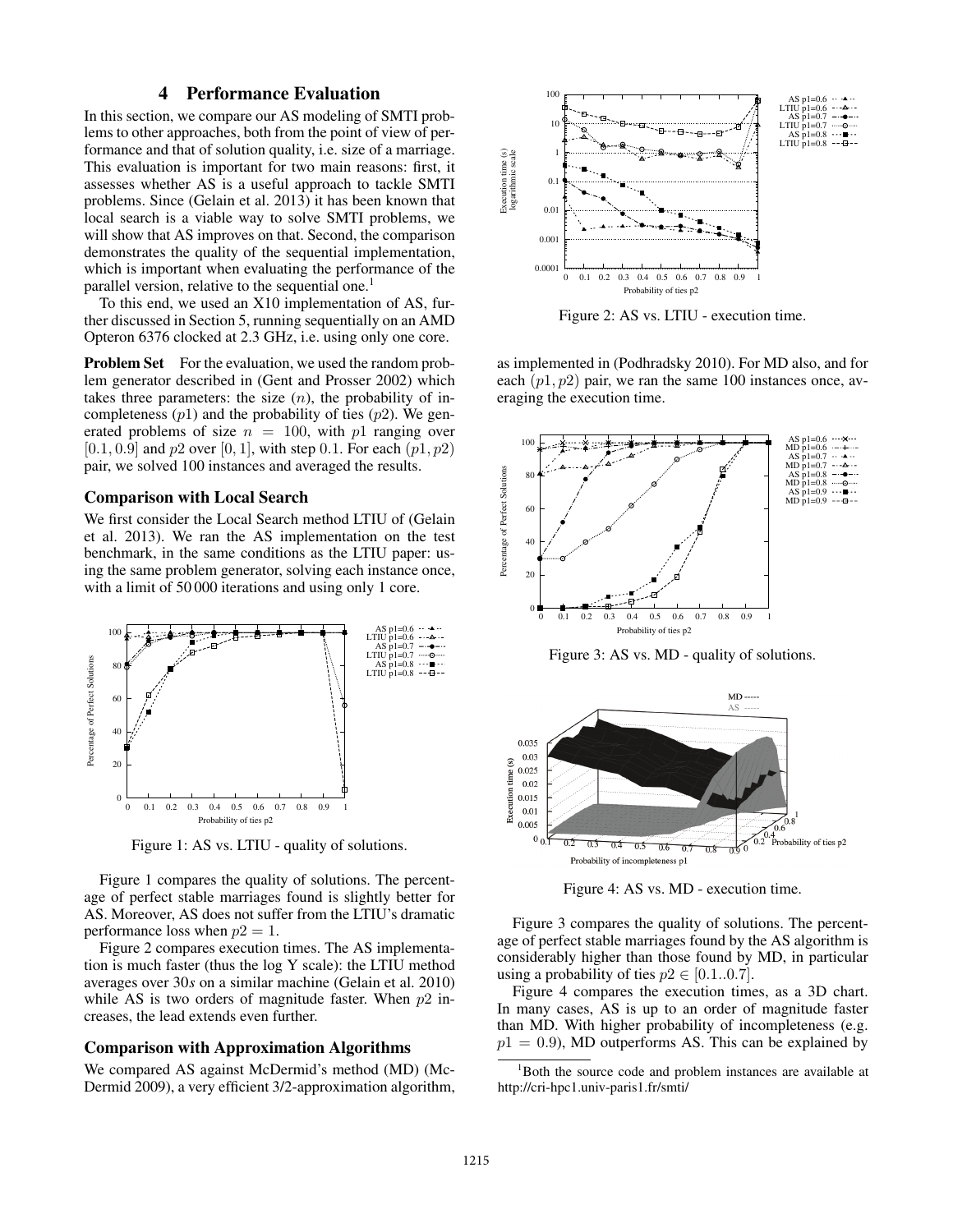the time-complexity of MD which is proportional to the total length of the preference lists, i.e. it linearly decreases as p1 increases.

We note that MD always returns the same, single and (sub)optimal solution, while AS will yield more than one solution, with observably better quality. Moreover, a *solution quality* vs. *performance* trade-off is always possible in AS, by tweaking the timeout parameter.

## Comparison with SAT

We also compare AS to the SAT encoding for SMTI of (Gent et al. 2002), restricting thus to the decision problem: *is there a stable matching of size* n*?* which we answer by actually finding a perfect stable matching.



Figure 5: AS vs. SAT - execution time ( $p1 = 0.5$ ).

Figure 5 presents the execution times using weak stability, for  $n = 100$ , i.e. the case of figure 2, top left from (Gent et al. 2002). The execution times for SAT were divided by 25.2, according to the ratio of the SPECint CPU performance ratings of both machines but, even so, AS outperforms the SAT version by a factor of about 50.

# 5 Parallelization

Parallel versions of local search procedures have been proposed already (Alba 2005; Alba, Luque, and Nesmachnow 2013). In this article we are interested in *multi-walks* methods (also called *multi-starts*) which consist in a concurrent exploration of the search space, either *independently* or *cooperatively* with some communication between concurrent processes. The *Independent Multi-Walks* method (IW) (Verhoeven and Aarts 1995) is the easiest to implement since the solver instances do not communicate with each other. However, the resulting gain tends to flatten when scaling over a hundred of processors (Caniou et al. 2014), and can be improved upon. In the *Cooperative Multi-Walks* (CW) method (Toulouse, Crainic, and Sans 2004), the solver instances exchange information (through communication), hoping to hasten the search process. However, implementing an efficient cooperative method is a very complex task: several choices have to be made about the communication (Toulouse, Crainic, and Sans 2004) which influence each other and which are problem-dependent.

# The Cooperative Parallel Local Search Framework

We build on the framework for Cooperative Parallel Local Search (CPLS) proposed in (Munera et al. 2014; Munera, Diaz, and Abreu 2013). This framework, made available as an open source library in X10, allows the programmer to tune the search process through an extensive set of parameters. CPLS augments the IW strategy with a tunable communication mechanism, which allows for the cooperation between the multiple instances to seek either an intensification or diversification strategy for the search.

*Explorer nodes* are the basic components in the framework: each consists in a local search solver instance. The point is to use all the available processing units by mapping each *explorer node* to a physical core. Explorer nodes are grouped into *teams*, of fixed parametric size. Each team seeks to *intensify* the search in the most promising neighborhood found by any of its members. The parameters which guide the intensification are the *Report Interval* (R) and *Update Interval* (U): every R iterations, each explorer node sends its current configuration and the associated cost to its *head node*. The head node is the team member which collects and processes this information, retaining the best configurations in an *Elite Pool* (EP) whose size is |EP|. Every  $U$  iterations, explorer nodes randomly retrieve a configuration from the  $EP$ , in the head node. An explorer node may *adopt* the configuration from the EP, if it is "better" than its own current configuration with a probability *pAdopt*. Simultaneously, the teams implement a mechanism to cooperatively *diversify* the search, i.e. they try to extend the search to different regions of the search space. A detailed description of this framework may be found in (Munera et al. 2014).

#### Independence vs Cooperation

In this section we assess the parallelization of the AS model for SMTI testing both IW and CW strategies. These experiments are made relatively simple when using the X10 implementation of the CPLS framework which clearly separates the local search algorithm proper from the management of parallelism (e.g. process management, communication, synchronization.) This separation allowed us to focus on the (sequential) local search algorithm and on its X10 encoding. Tuning is done by setting the parameters controlling the parallel execution, for instance *nodes*, *cores per node*, *communication scheme*, *delays*. To test with IW, all communications are simply deactivated. To experiment with CW, the parameters controlling the cooperation have to be fine tuned.

Cooperation parameters We experimented with the most important parameters in order to analyze the impact of each one over the global performance. Due to space limitations, we do not detail these experiments – we only state the retained parameters. It turned out that *intensification* is much more important than *diversification* for SMTI. The best results are obtained with 2 *teams*. The *number of explorers* of a team is half the number of used cores. Inside a team, each explorer periodically exchanges information with the *Elite Pool* according to the *report interval* (R) and *update interval* (U). The best settings were found to be  $R = 50, U = 100$  $(\frac{U}{R} = 2 \text{ being the best ratio}), |EP| = 4 \text{ and } pAdopt = 1.$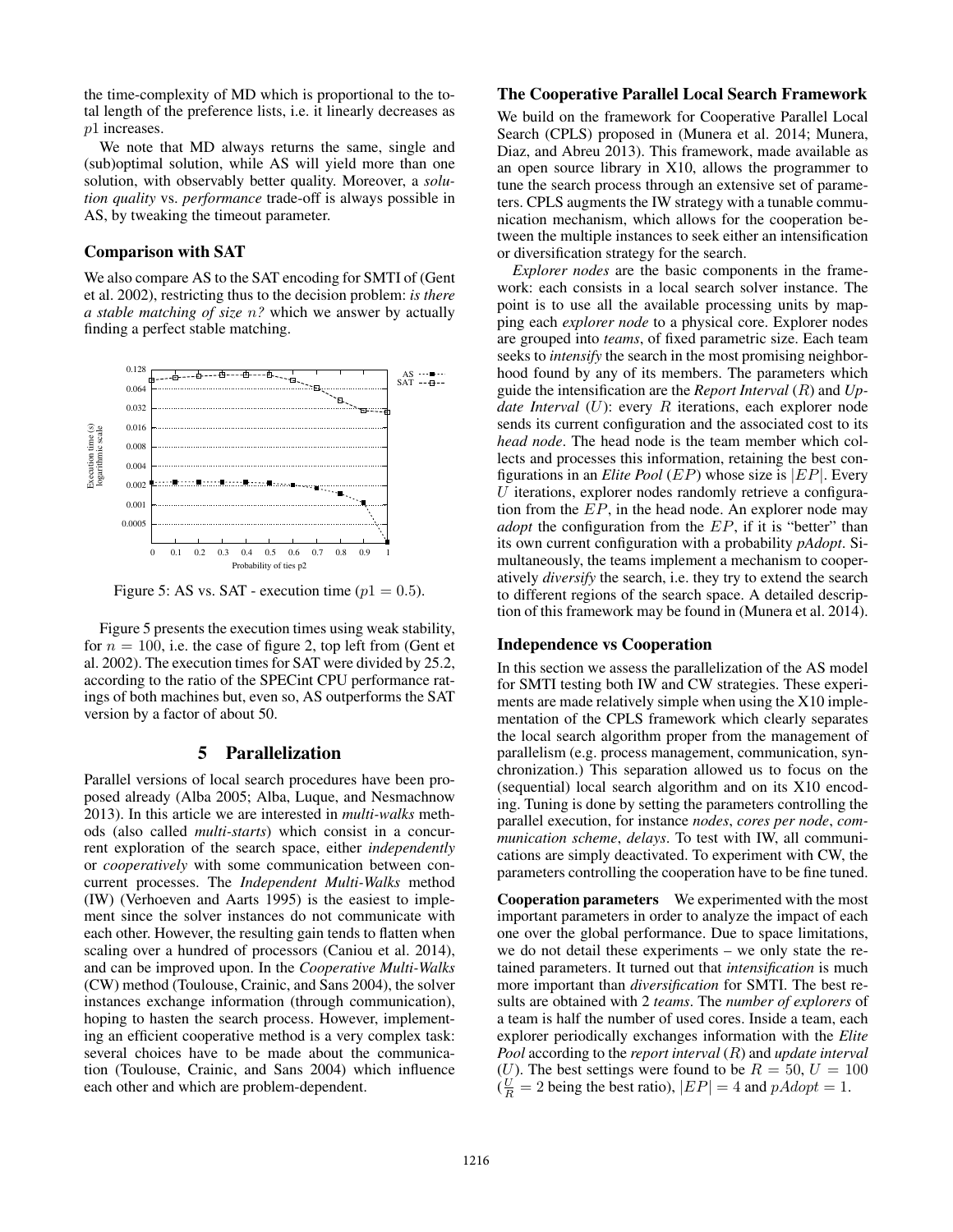Problem Set As shown in the previous section, SMTI problems of size 100 are very easy to solve with sequential AS. We therefore consider problems of size 1000 generated with  $p1 = 0.95$  and  $p2 = 0.8$ . We selected these parameters because the resulting problems involve a large number of variables, a huge search space (1000!  $\simeq 10^{2567}$ ) and because they are difficult to solve due to the high level of incompleteness in the preference lists. For this experiment, we generated 10 random problems and executed each one 50 times (the results are averaged), varying the number of cores from 1 (sequential) to 128. Using an unlimited timeout forced the solver to discover perfect stable marriages.

Parallel hardware All parallel experiments have been carried out on a cluster of 16 machines, each with  $4 \times 16$ core AMD Opteron 6376 CPUs running at 2.3 GHz and 128 GB of RAM. The nodes are interconnected with InfiniBand FDR  $4\times$  (i.e. 56 GBPS.) We had access to 4 nodes and used up to 32 cores per node, i.e. 128 cores. We made no attempt to control thread placement. In the rest of this section, the execution times are given in seconds and correspond to *wall time* which is the real elapsed time, and includes the time to install all solver instances, the time to solve the problem, the time for communications and the time to detect and propagate the termination.



Figure 6: Execution time using IW and CW.

Figure 6 presents a log-log graph of execution times using IW and CW. The *Ideal time* corresponds to linear speedup: time is halved when the number of cores is doubled. It is worth noticing that IW is rather efficient: using 128 cores the average time decreases from 44.453*s* to 1.207*s* which corresponds to a speedup factor of 37. However, as is often the case with IW, it is difficult to obtain a linear speedup. Moreover, this sub-linear speedup tends to taper off. The results with CW are much better. The best recorded speedup is 86 using 80 cores (44.5*s* to 0.519*s*). Beyond this number of cores, the time tends to stabilize. This could mean that we have reached an incompressible limit to solve problems of size 1000, or that we are being limited by low-level factors.

#### Evaluation on Hard Problems

We evaluate the benefit of parallelism on hard problems. To do so, we generated 100 random problems of size  $n = 1000$ ,

ran them sequentially and selected the 10 hardest instances. We then repeated the previous experiment, using only these instances.



Figure 7: Execution time on hard problems

Figure 7 presents a log-log graph of the execution time using IW and CW for these hard problems.We also recall the CW curve obtained in the previous experiment (i.e. on *normal* problems), for reference.

The difficulty of the problems is clear from the sequential time: in the previous experiment, a problem was solved in about 44*s* while about 285*s* are needed for the hardest instances. Using IW, we reach a quasi-linear speedup: 91.5 for 128 cores which corresponds to a reduction of the execution time from 284.5*s* to 3.1*s*. However the execution time remains much slower than for *normal* problems. It turns out that, when using cooperation in CW, execution times are drastically improved and the best speedup is 492 with 128 cores corresponding to an execution time of 0.579*s*. It is worth noticing that this time is very similar to the best time (0.519*s*) obtained in the previous experiment for normal problems.

From a practical point of view, it appears that parallelism with cooperation neutralizes the relative difficulty of problems, as instances which are originally about 6 times harder get solved in approximately the same time. Of course, the problem retains its worst-case NP-hard complexity, and parallel search cannot change this.

### 6 Conclusion

We proposed to model SMTIs as permutation problems and solve them using a local search approach based on Adaptive Search. The sequential version of this solver outperforms state-of-the-art solvers for SMTIs. Moreover, the parallel version, especially the one with cooperation among concurrent processes, shows super-linear speedup and performs exceptionally well, particularly on very hard instances.

We plan to experiment with very large instances on a massively parallel machine to test the scaling limitations. We also plan to study which features of the stable matching problem make it so suitable for cooperation. We also intend to adapt our solver to tackle related problems, such as the Hospitals/Residents problem allowing ties (at first restricted to the hospitals preferences and, later, also for residents).